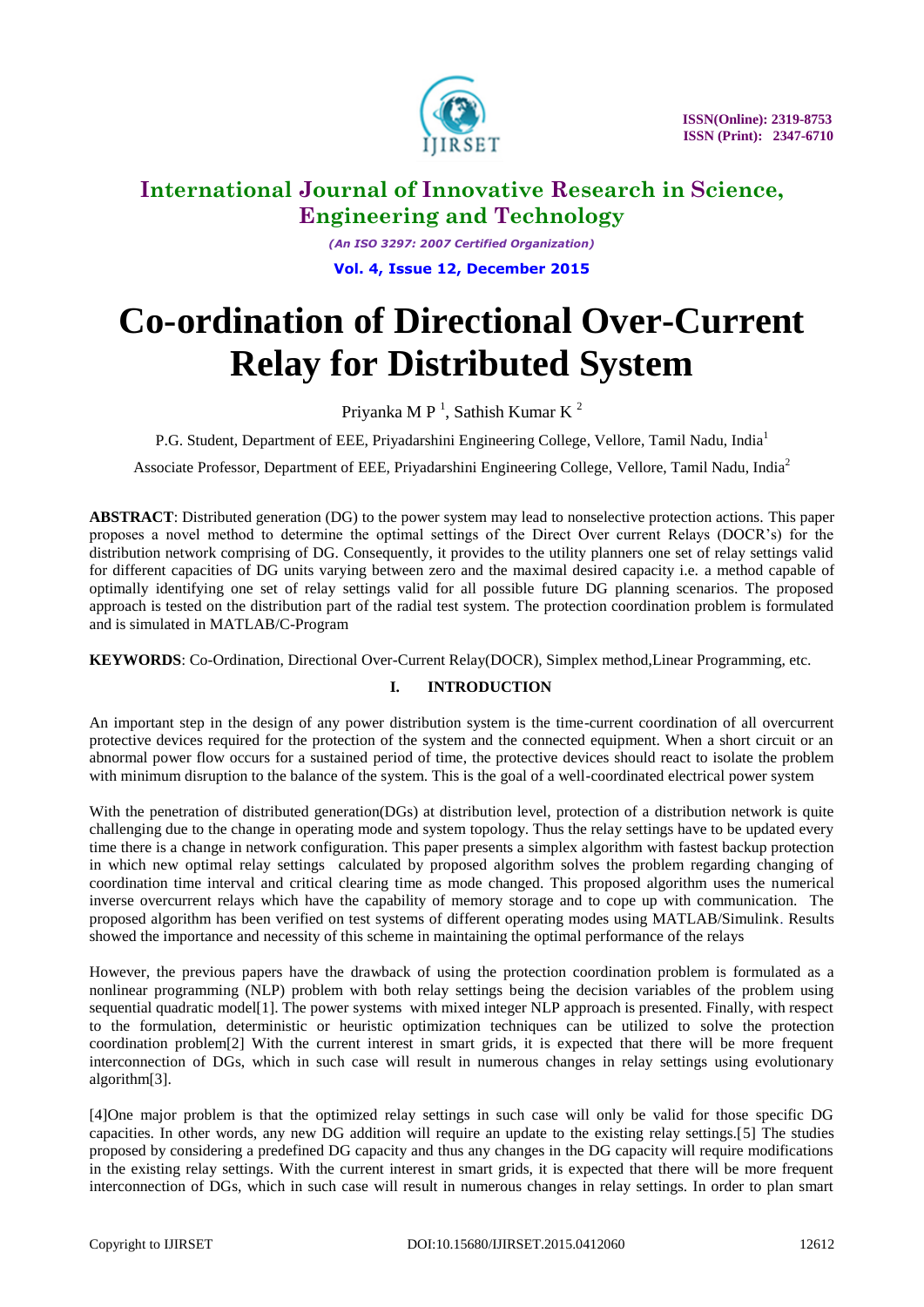

*(An ISO 3297: 2007 Certified Organization)*

#### **Vol. 4, Issue 12, December 2015**

grids, taking into account future possible DGs, a different approach to the protection coordination problem needs to be developed that can plan the relay settings such that the number of changes in a protection system is minimized.

This system proposes a novel method to determine the optimal settings of the DOCRs that are feasible for all possible future DG capacities. Consequently, it provides to the utility planners one set of relay settings valid for different capacities of DG units varying between zero and the maximal desired capacity. The protection coordination problem is formulated as a LP problem and is solved using the simplex algorithm. The simulations are conducted on the distribution part of the modified IEEE 14-bus system and the IEEE 13-bus radial distribution system. The structure of this system can be described as follows. First, the formulation of the optimization problem is presented and described. The following section describes the test system under study and the optimization techniques used to solve the formulated problem. Thereafter, the results of the conducted simulations are presented. The penultimate section examines the influence of the fault current limiters (FCLs) on the obtained results.



Fig 1.1. Single line diagram of the modified IEEE 14-bus system for protection coordination

#### **II. PROPOSED FORMULATION FOR PLANNING PROTECTIVE DEVICE SETTING**

In distribution systems, the penetration level of DG usually increases gradually up to the maximum utility planned limit. Consequently, it is important to plan the settings of the protective devices that can cope with this gradual increase in DG penetration. In this system, it is assumed that the maximum planned DG capacity by the utility at location *n* is known and will be denoted as  $S_{\text{DG}max}$ . The objective is to determine the relay settings that will maintain protection coordination among possible DG installations within  $S_{\text{DG}n\text{max}}$ .

$$
t_{ij}^{\ b}{}_{,s} - t_{ij}^{\ p}{}_{,s} \geq CTI \ i,j,s \tag{1}
$$

where *i* denotes the fault location and *j* denotes the relay identifiers. The  $t_i^p$  and  $t_i^b$  are respectively the operating times of primary and back-up relay for the fault at location *i* and for combination *s* of DG capacities. The maximum limit on *s* will depend on the number of DG locations and the resolution by which the DG capacity is varied.

Minimize 
$$
T_{OPR} = t_{ij}^p s + t_{ij,s}^b
$$
 (2)  
 $i=1 j=1 s=1$ 

*N M L*

where *N* is the set of all fault locations, *M* is the set of all system relays, and *L* is the set of all examined combinations. Furthermore, an additional set of constraints is imposed on the relay time dial settings as follows:

$$
TDS_{\min} \leq TDS_j \leq TDS_{\max} \ \forall j \tag{3}
$$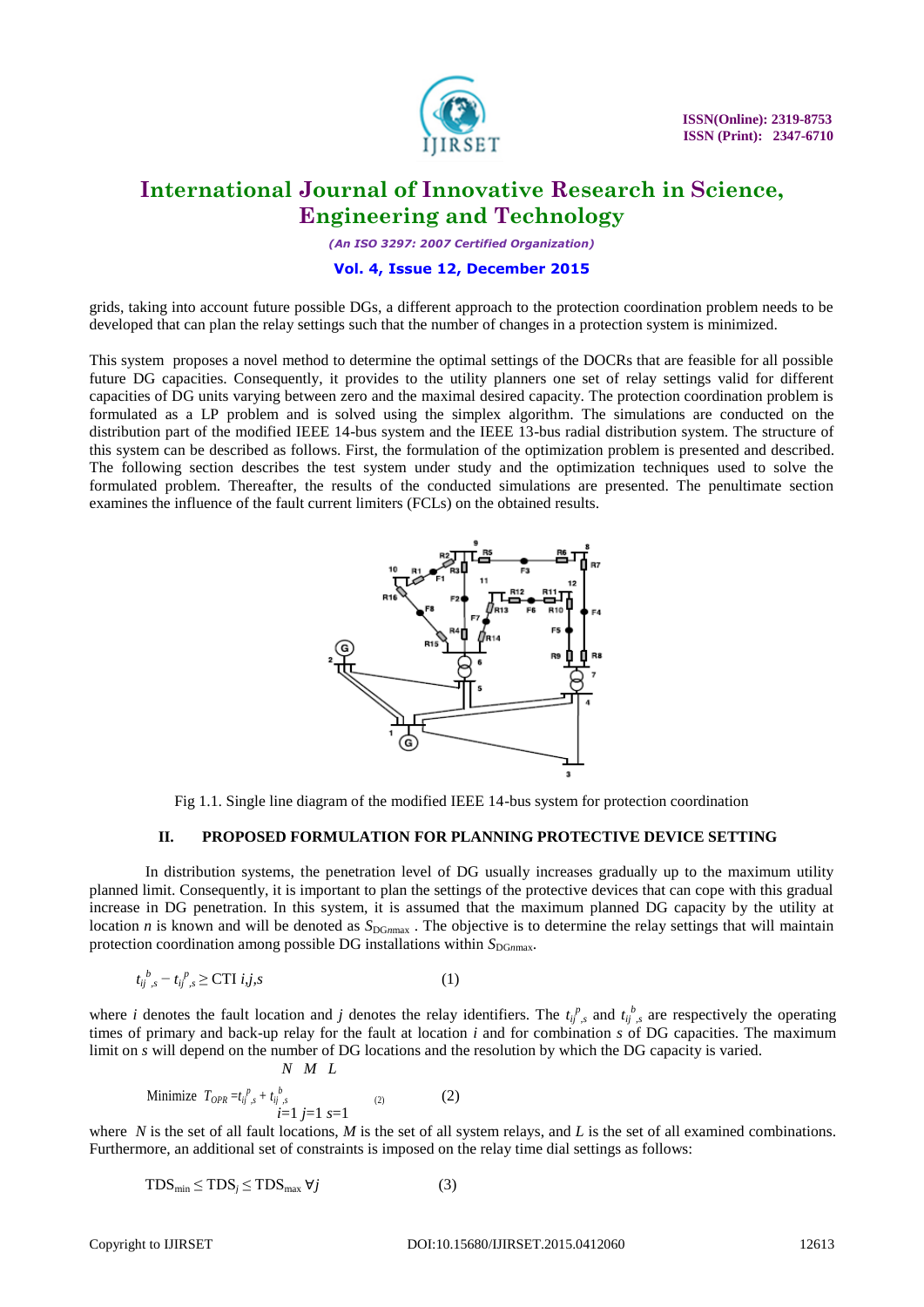

*(An ISO 3297: 2007 Certified Organization)*

#### **Vol. 4, Issue 12, December 2015**

Where  $TDS_{\text{max}}$  and  $TDS_{\text{min}}$  are the upper and lower limits on the relay *j* time dial setting, respectively. TDS<sub>max</sub> and TDS  $_{\text{min}}$  are set to 0.05 and 1, respectively. The values of the pick-up current settings are determined based on the maximum possible load current and the minimum short-circuit current passing through each relay.

#### **III. PROTECTION COORDINATION BY LINEAR PROGRAMMING**

Linear programming (LP; also called linear optimization) is a method to achieve the best outcome (such as maximum profit or lowest cost) in a [mathematical model](https://en.wikipedia.org/wiki/Mathematical_model) whose requirements are represented by [linear relationships.](https://en.wikipedia.org/wiki/Linear_function#As_a_polynomial_function) Linear programming is a special case of mathematical programming [\(mathematical optimization\)](https://en.wikipedia.org/wiki/Mathematical_optimization).

More formally, linear programming is a technique for the [optimization](https://en.wikipedia.org/wiki/Mathematical_optimization) of a [linear](https://en.wikipedia.org/wiki/Linear) [objective function,](https://en.wikipedia.org/wiki/Objective_function) subject to [linear](https://en.wikipedia.org/wiki/Linear_equality)  [equality](https://en.wikipedia.org/wiki/Linear_equality) and [linear inequality](https://en.wikipedia.org/wiki/Linear_inequality) [constraints.](https://en.wikipedia.org/wiki/Constraint_(mathematics)) Its [feasible region](https://en.wikipedia.org/wiki/Feasible_region) is a [convex polytope,](https://en.wikipedia.org/wiki/Convex_polytope) which is a set defined as the [intersection](https://en.wikipedia.org/wiki/Intersection_(mathematics)) of finitely many [half spaces,](https://en.wikipedia.org/wiki/Half-space_(geometry)) each of which is defined by a linear inequality. Its objective function is a [real-](https://en.wikipedia.org/wiki/Real_number)valued [affine \(linear\) function](https://en.wikipedia.org/wiki/Affine_function) defined on this polyhedron. A linear programming [algorithm](https://en.wikipedia.org/wiki/Algorithm) finds a point in the polyhedron where this function has the smallest (or largest) value if such a point exists.

The [simplex algorithm,](https://en.wikipedia.org/wiki/Simplex_algorithm) developed to solves LP problems by constructing a feasible solution at a vertex of the [polytope](https://en.wikipedia.org/wiki/Polytope) and then walking along a path on the edges of the polytope to vertices with non-decreasing values of the objective function until an optimum is reached

### **IV. FLOW CHART OF PROPOSED SYSTEM**

A flowchart of the proposed approach for planning the relay settings. The parameters to be defined for the proposed algorithm include the planned maximum

DG capacity at a desired locations, DG capacity resolution and predefined pick-up current settings. Since the algorithm is designed to satisfy the various possible DG combinations within the maximum planned capacity, the impedance matrix *Z*bus is constructed for every *s* combination. Fault analysis is performed and the optimal TDS relays settings are determined using the simplex algorithm. The obtained settings can guarantee proper protection coordination for all DG sizes within the planned DG capacity. The simplex algorithm is considered one of the most popular algorithms used for solving LP problems. The constraints applied to the objective function form a convex polytope which determines the feasible region. The optimal solution is located at one of the polytope's vertices. The simplex algorithm begins at a specific vertex and searches along the edges of the polytope until it converges to the optimal solution It is worthy to note that the proposed approach considers three phase bolted faults while planning for the relays settings.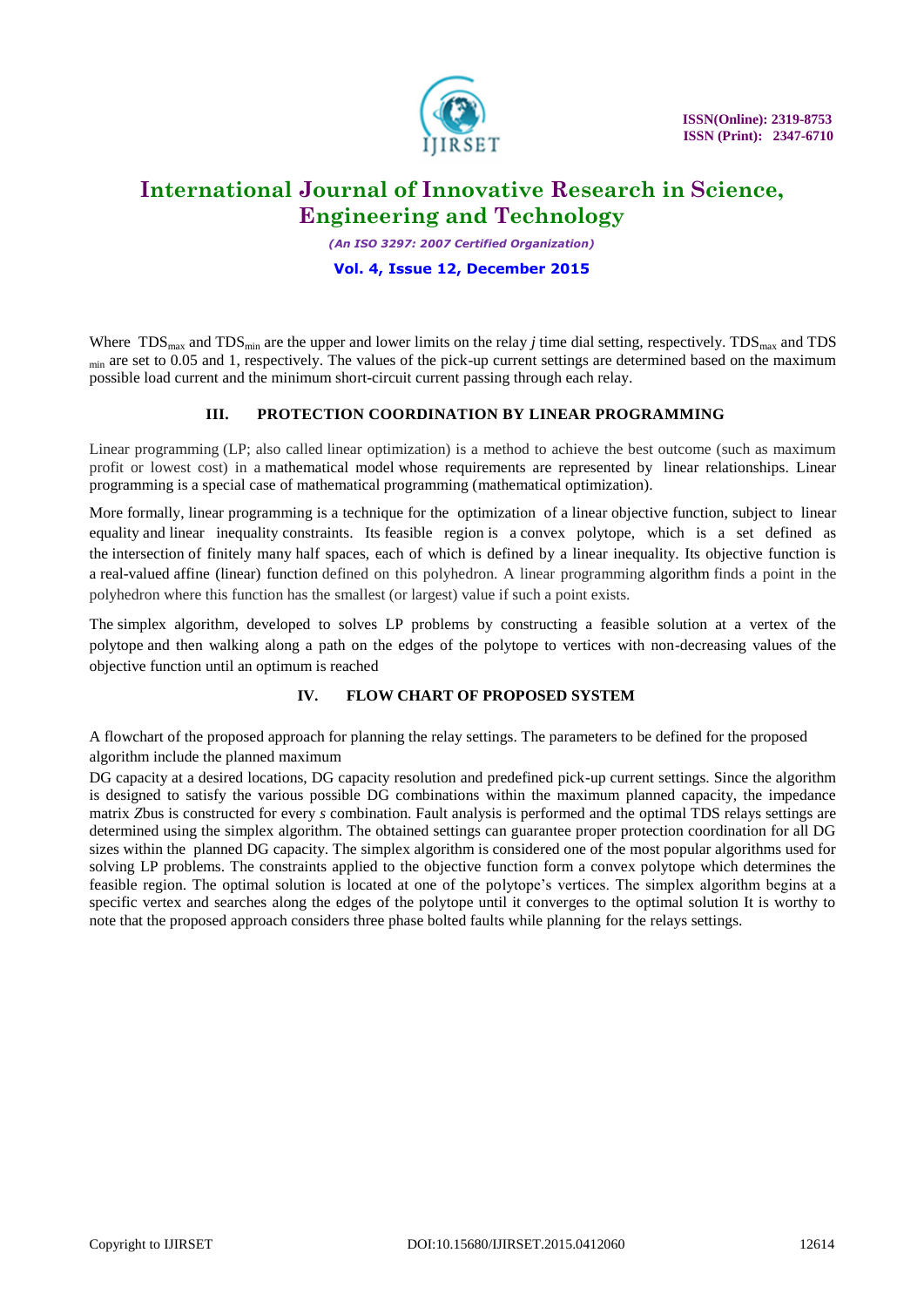

*(An ISO 3297: 2007 Certified Organization)*

**Vol. 4, Issue 12, December 2015**



Fig 3.1 Flow chart of proposed system

### **V. SIMULATION AND RESULTS**

Simulation are presented in this section to high-light the advantages of the proposed approach. For the protective devices are optimally coordinated considering only the maximum planned DG capacities. On , the second takes into account possible combinations of DG capacities within the maximum planned amount (the proposed approach) The protection coordination problem is formulated and is simulated in MATLAB/C-Program

It is worthy to note that radial systems are typically protected by OCRs or fuses. The addition of DG will result in a bidirectional flow of fault current. Thus, the protection system, in this system, has been modified and certain sections of the test system, depending on the DG location, are protected with DOCRs



Fig 5.3 Output Waveform of Bus System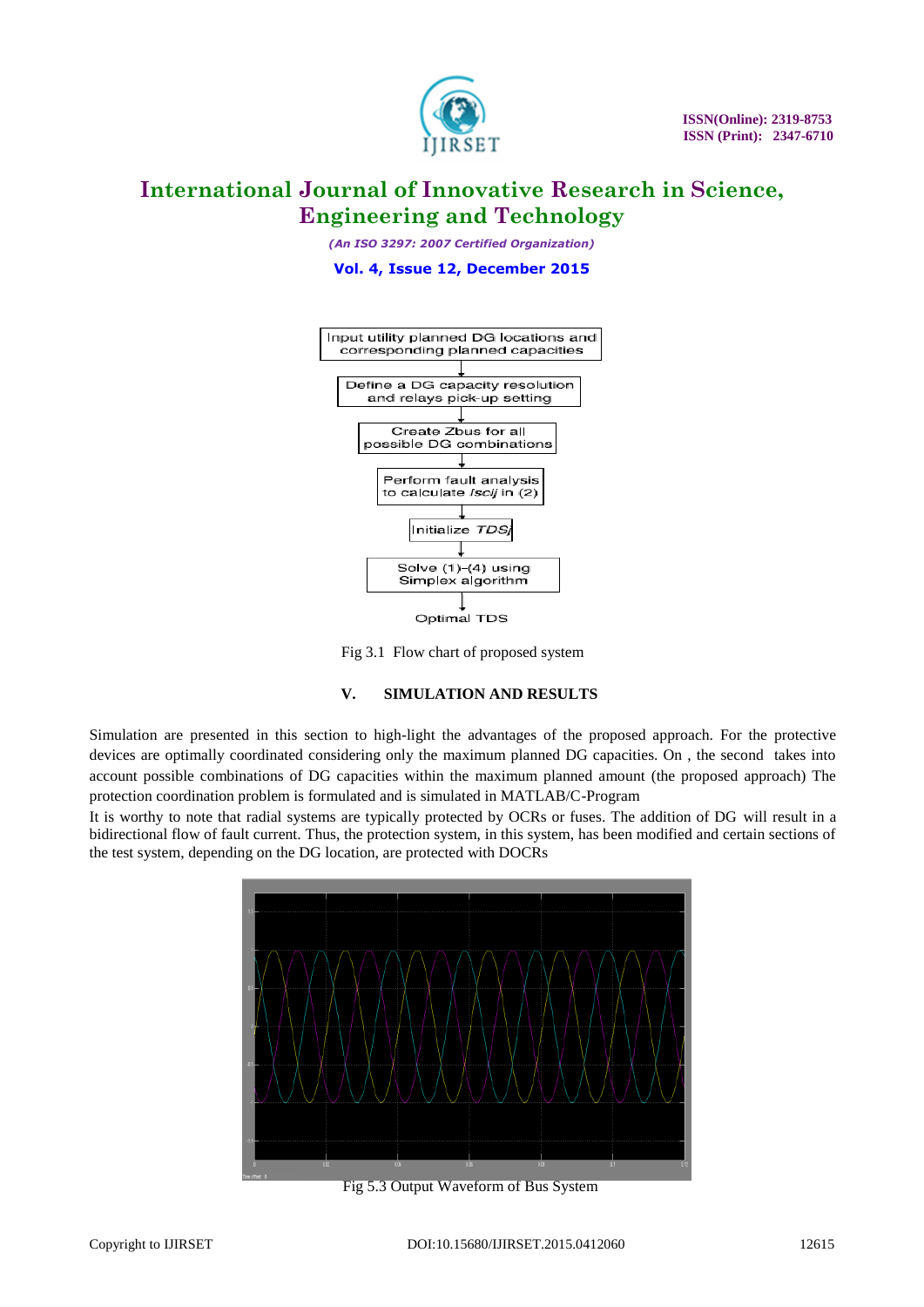

*(An ISO 3297: 2007 Certified Organization)* **Vol. 4, Issue 12, December 2015**



Fig 5.2 Simulation Diagram for IEEE 14 and 13-bus System

 $1.0e+02$  \*  $0.0100 + 0.0000i$  $0.3711 +$  $0.06671$  $0.7322$  $+ 0.1333i$ 1.0933  $+$  $0.2000i$ 1.4544  $0.2667i$  $\ddot{\phantom{1}}$ 1.8155 0.3333i  $\mathbf{H}$ 1.4544  $\rightarrow$  $0.2667i$ 1.8155 0.3333i  $\Delta \mathbf{r}$ 1.8155 0.33331 2.1766  $0.40001$  $+$ 2.5377  $0.46671$  $\mathbf{u}$ 2.1766  $0.4000i$  $+$ 2.5377  $0.4667i$  $\pm$ 2.8988 + 0.53331  $\tilde{\mathbf{u}}$  $3.0000 + 0.0000i$  $2.0000 - 10.8330i$ 24-Nov-2015 11:06:13 Elapsed time is 0.318131 seconds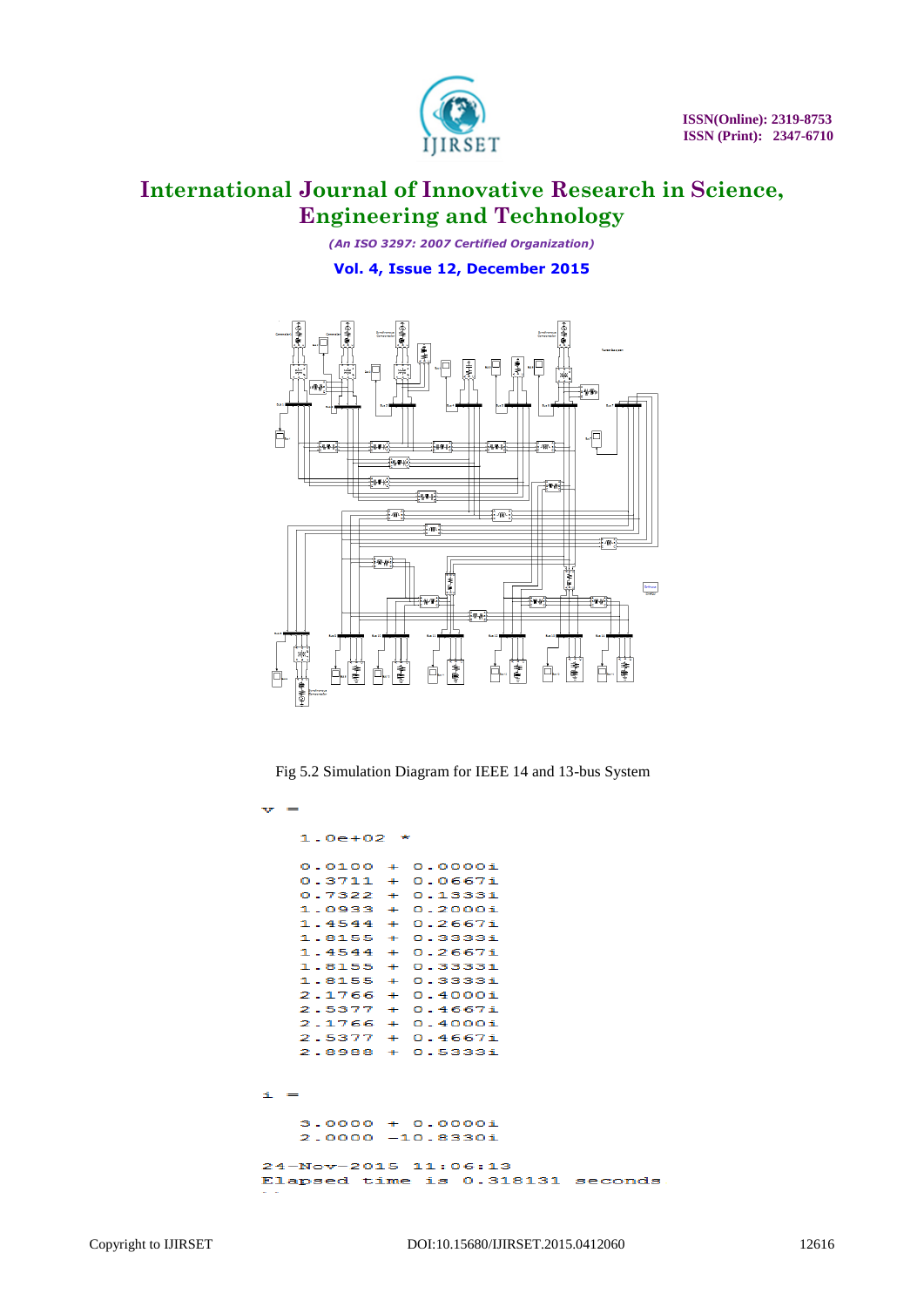

*(An ISO 3297: 2007 Certified Organization)* **Vol. 4, Issue 12, December 2015**





Fig 4.4 Waveform of Bus Data



Fig 4.7 Y-Bus Data Waveform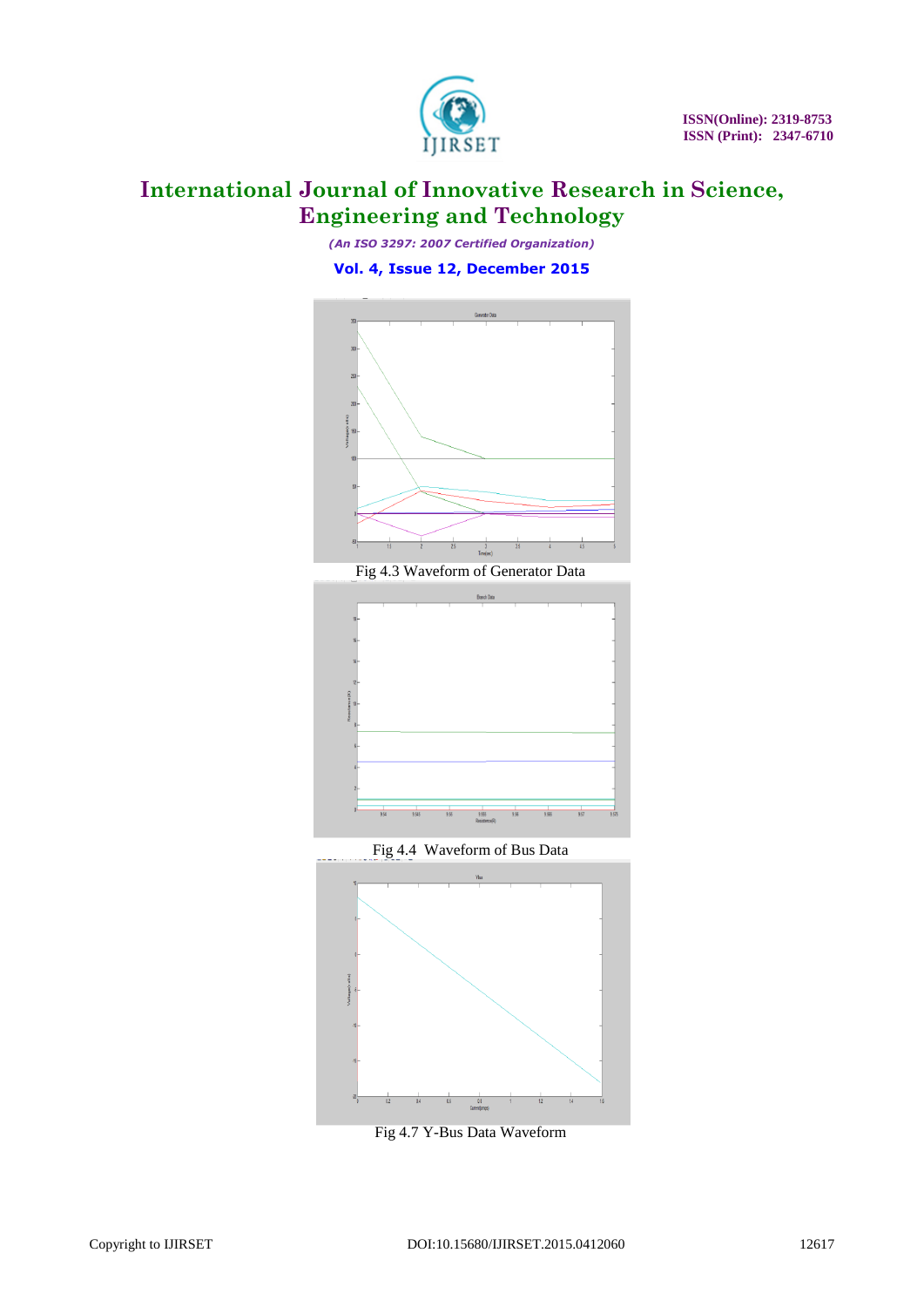

*(An ISO 3297: 2007 Certified Organization)* **Vol. 4, Issue 12, December 2015**



Fig 4.8 Waveform of Short Circuit Fault



Fig 4.5 Waveform of Generator Cost Data



Fig 4.6 Newly added Distribution Generator Waveform